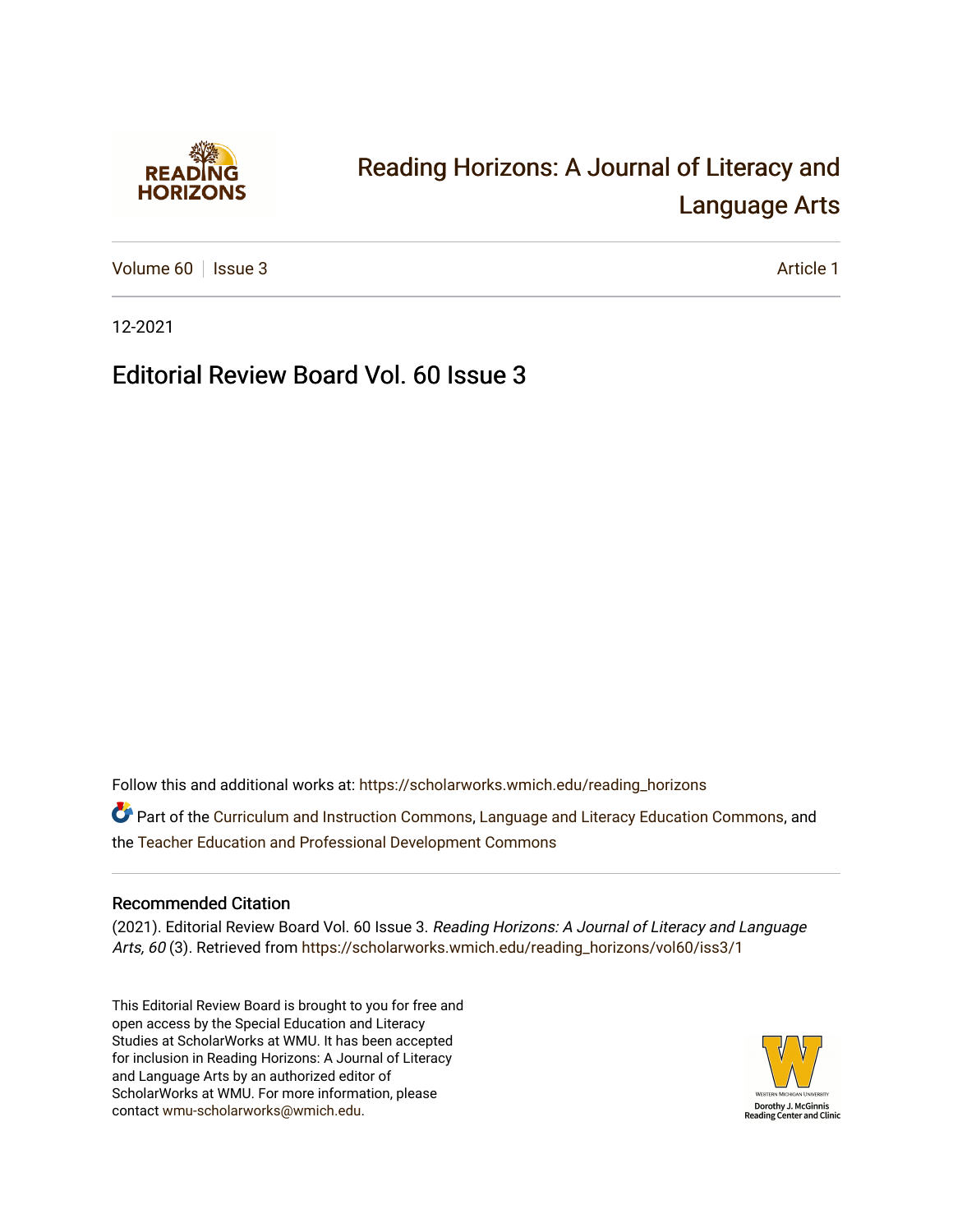

## **A Journal of Literacy and Language Arts**

**Published by the**

**Dorothy J. McGinnis Reading Center & Clinic College of Education & Human Development, Western Michigan University**

**Kalamazoo, MI**

**Editor Selena Protacio, Ph.D.**

**Layout Editor**

**Kaylee Van Tuinen**

**Copy Editors**

**Sarah Duffy**

**Jean Lorscheider**

**Volume 60, Issue 3 2021**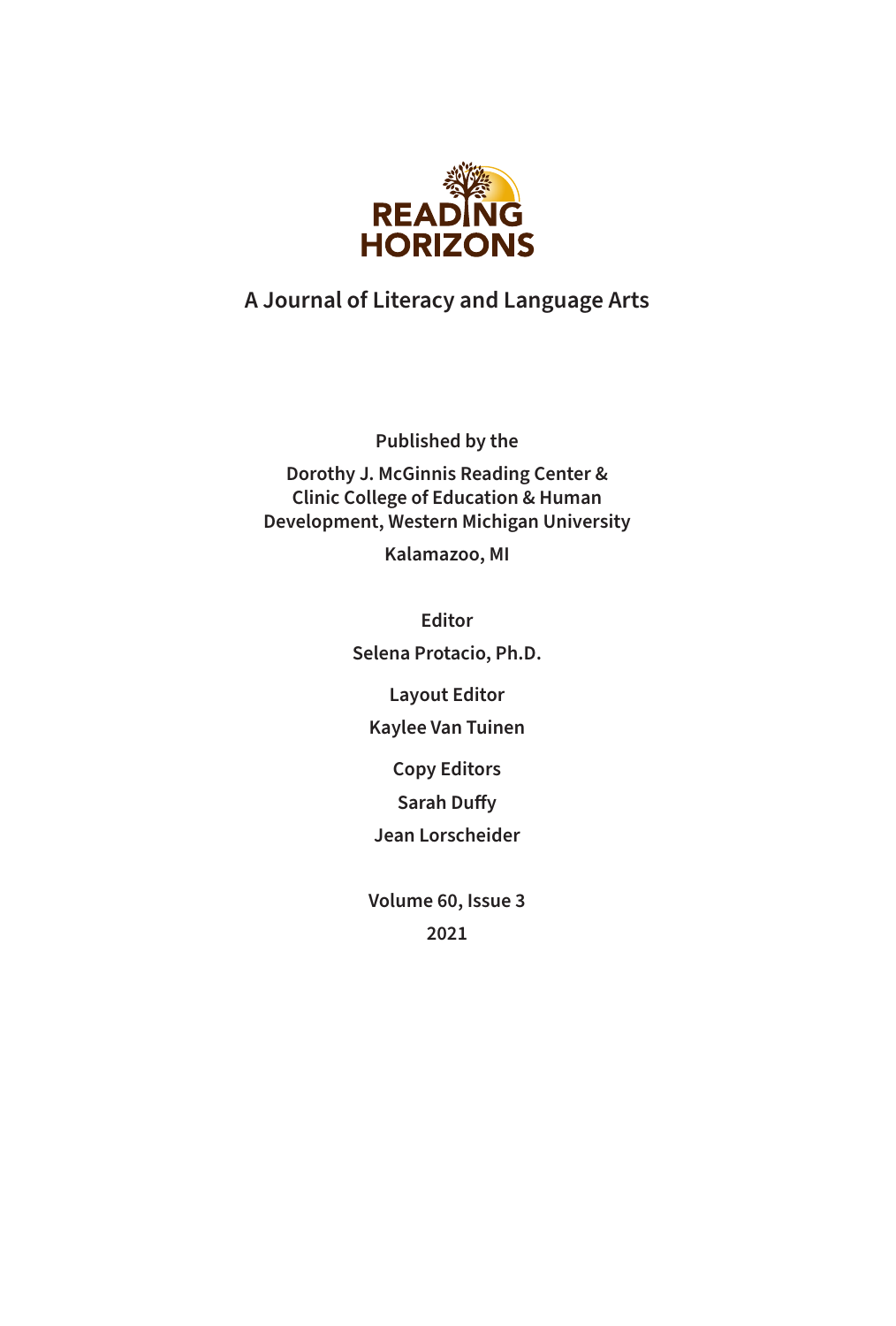

**Volume 60, Issue 3 December 2021 Editorial Review Board**

**Claire Ahn,** *Queen's University, Kingston, ON, Canada*  **Kathleen Alley,** *Mississippi State University, Oktibbeha, Mississippi* **Jennifer Altieri,** *Coastal Carolina University, Conway, South Carolina* **Elena Andrei,** *Cleveland State University, Cleveland, OH* **Julie W. Ankrum,** *Indiana University of Pennsylvania, Indiana, Pennsylvania* **Mary A. Avalos,** *University of Miami, Coral Gables, FL, USA* **Poonam Arya,** *Wayne State University, Detroit, Michigan* **Mary Alice Barksdale,** *Virginia Tech, Blacksburg, Virginia* **Erica Barnes,** *University of Albany, SUNY, Albany, New York* **Katherine Batchelor,** *Miami University, Oxford, Ohio* **Rita Bean,** *University of Pittsburgh, Pittsburgh, Pennsylvania*  **Janine Bixler,** *Mt. Saint Mary College, Newburgh, New York*  **Cindy Brock,** *University of Wyoming, Laramie, Wyoming*  **Kristine Calo,** *Hood College, Frederick, Maryland* **Jill Castek,** *University of Arizona, Tucson, Arizona* **Lisa Chang,** *Santa Clara University, Santa Clara, CA, USA Todd Cherner, The University of North Carolina at Chapel Hill, Chapel Hill, North Carolina* **James Chisholm,** *University of Louisville, Louisville, Kentucky* **Byeong-Young Cho,** *Hanyang University, Seoul, South Korea* **Michelle Cianciosi-Rimbey***, University of Pittsburgh, Pittsburgh, Pennsylvania*  **Eric Claravall,** *California State University, Sacramento* **Mary R. Coakley-Fields,** *Manhattanville College, Purchase, New York* **Penelope Collins,** *University of California, Irvine, California* **Dawan Coombs,** *Brigham Young University, Provo, Utah*  **Pamela Correll,** *Missouri State University, Springfield, Missouri*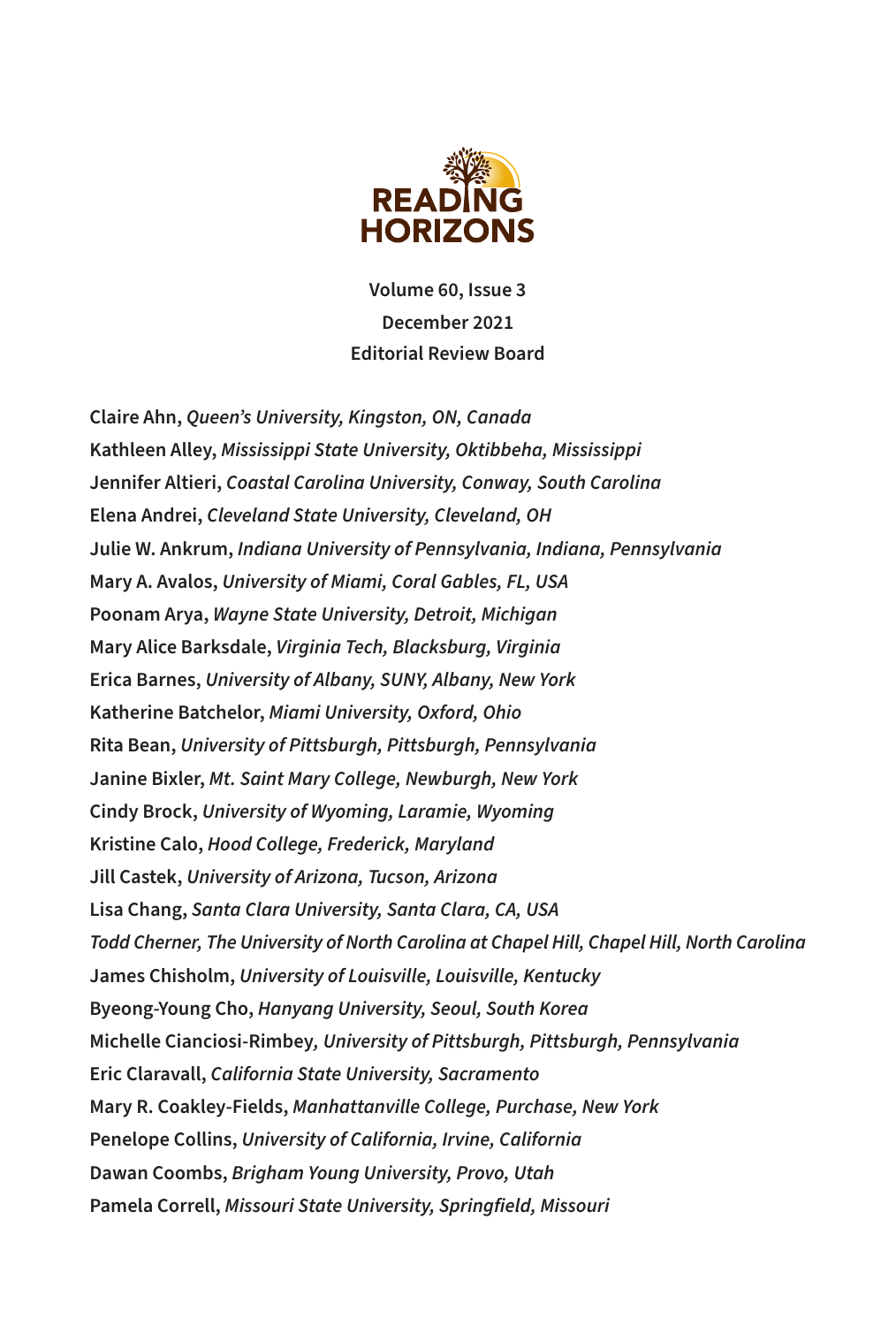**Katy Crawford-Garrett,** *University of New Mexico, Albuquerque, New Mexico*  **Kathleen Crawford-McKinney,** *Wayne State University, Detroit, Michigan*  **Beverly DeVries,** *Southern Nazarene University, Bethany, Oklahoma Antoinette Doyle, Memorial University, Newfoundland, Canada* **Grace Enriquez,** *Lesley University, Cambridge, Massachusetts* **Zhihui Fang,** *University of Florida, Gainesville, Florida* **Nicole Fenty,** *Binghamton University, Binghamton, New York* **Kristen Ferguson,** *Nipissing University, North Bay, Canada*  **Amy Seely Flint,** *University of Louisville, Louisville, Kentucky*  **Katherine Frankel,** *Boston University, Boston, Massachusetts* **Lauren Freedman,** *Western Michigan University, Kalamazoo, Michigan* **Mary Jo Fresch,** *The Ohio State University, Marion, Ohio* **Nikki Friedrich,** *University of Toronto, Toronto, ON, Canada*  **Maria Genest,** *LaRoche College, Pittsburgh, Pennsylvania*  **Keith Graham,** *National Taiwan Normal University, Taipei, Taiwan* **Robin Griffith,** *Texas Christian University, Fort Worth, Texas* **Carolyn Groff,** *Monmouth University, West Long Branch, New Jersey* **Juliet Halladay,** *University of Vermont, Burlington, Vermont* **Emily Hayden,** *Iowa State University, Ames, Iowa* **Sara Helfrich,** *Ohio University, Athens, Ohio* **Laurie Henry,** *University of Kentucky, Lexington, Kentucky*  **Ran Hu,** *East Carolina University, Greenville, North Carolina* **Michelle S. Hagerman,** *University of Ottawa, Ottawa, Canada* **Emily Hayden,** *Iowa state university, Ames, Iowa* **K. Dara Hill,** *University of Michigan-Dearborn, Dearborn, MI* **Nancy F. Hulan,** *Western Kentucky University, Bowling Green, Kentucky* **Terry Husband,** *Illinois State University, Normal, Illinois*  **Elizabeth Isidro,** *Texas Tech University, Lubbock, Texas*  **Bong Gee Jang,** *Syracuse University, Syracuse, New York* **Kristin Javorsky,** *Mississippi State University, Starkville, Mississippi* **Holly Johnson,** *University of Cincinnati, Cincinnati, Ohio* **Jin Kyeong Jung,** *University of Pennsylvania, Philadelphia, Pennsylvania* **Katie Kelly,** *Furman University, Greenville, South Carolina*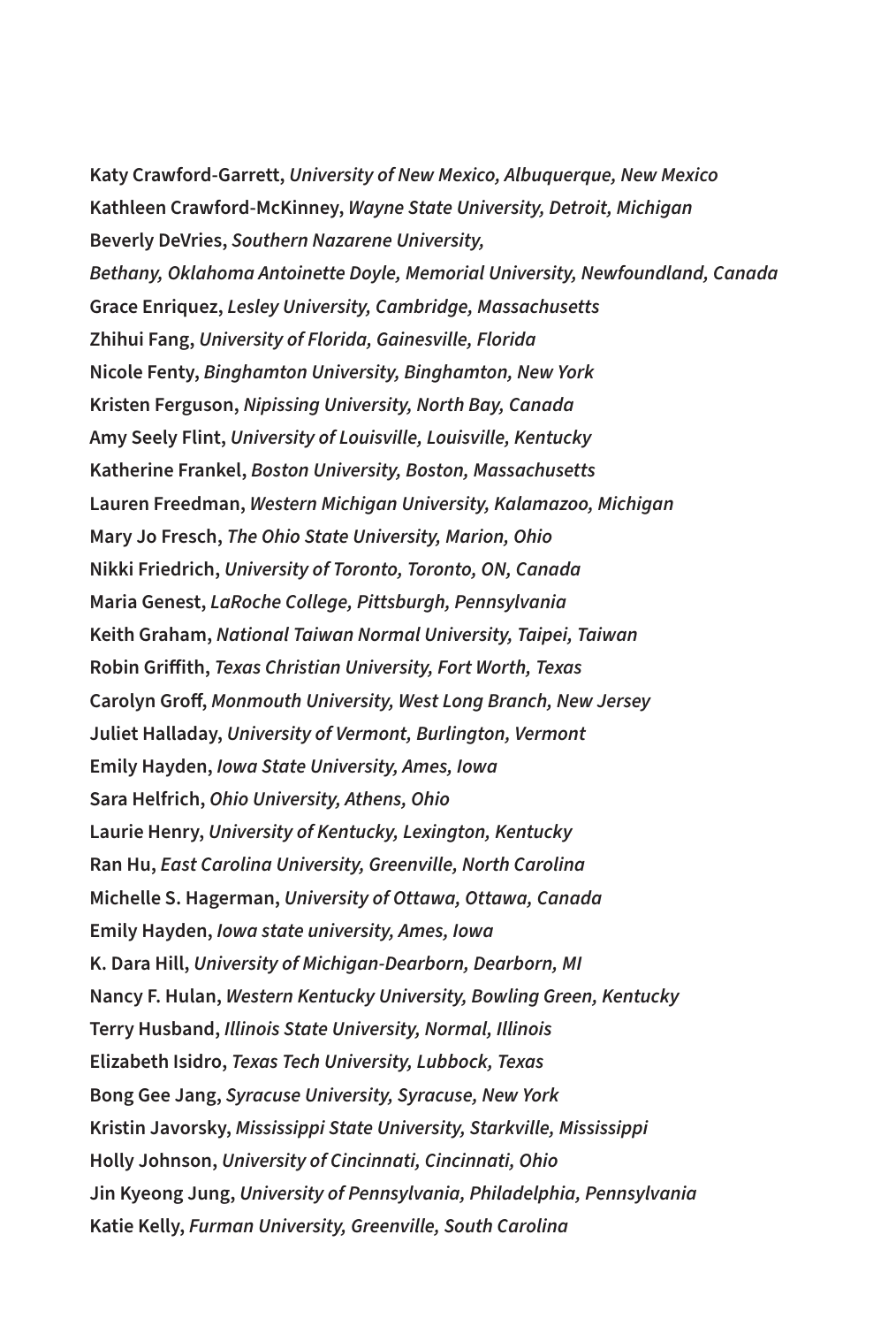**Jinhee Kim,** *Kennesaw State University, Kennesaw, Georgia*  **Kathryn Kinnucan-Welsch,** *University of Dayton, Dayton, Ohio*  **Hsiao-Chin Kuo,** *Western Michigan University, Kalamazoo, Michigan*  **Althier Lazar,** *Saint Joseph University, Philadelphia, Pennsylvania* **Tisha E. Lewis,** *University of Georgia, Athens, Georgia* **Guofang Li,** *University of British Columbia, Vancouver, British Columbia*  **Judith T. Lysaker,** *Purdue College of Education, West Lafayette, Indiana*  **Shaheen Majid,** *Nanyang Technological University, Singapore* **Nicole Martin,** *Ball State University, Muncie, Indiana* **Ryan McCarty,** *National Louis University, Chicago, Illinois* **Meghann Meeusen,** *Western Michigan University, Kalamazoo, Michigan*  **Aimee Morewood,** *West Virginia University, Morgantown, West Virginia*  **Denise Morgan,** *Kent State University, Kent, Ohio* **Jennifer D. Morrison,** *University of North Carolina-Charlotte, Charlotte, North Carolina* **Vanessa Morrison,** *Adrian College, Adrian, Michigan* **Lindsey Moses,** *Arizona State University, Tempe, Arizona*  **Gholnecsar Muhammad,** *Georgia State University, Atlanta, Georgia*  **Charlotte Mundy,** *University of Alabama, Tuscaloosa, Alabama*  **Sabina Neugebauer,** *Temple University, Philadelphia, Pennsylvania* **Anita Nigam,** *Texas Tech University, Lubbock, Texas* **Sarah Nixon,** *Missouri State University, Springfield, Missouri*  **Rebecca Norman,** *Mount Saint Mary College, Newburgh, New York*  **Aimee Papola-Ellis,** *Loyola University, Chicago, Illinois* **Laura Pardo,** *Hope College, Holland, Michigan* **Julie Pennington,** *University of Nevada, Reno, Nevada* **Jodi Pilgrim,** *University of Mary Hardin-Baylor, Belton, Texas* **Jacquelynn Popp,** *Lake Forest College, Chicago, Illinois* **Tess Prendergast,** *University of British Columbia, Vancouver, BC, Canada* **Diana Quatroche,** *Indiana State University, Terre Haute, Indiana*  **Jackie Eunjung Relyea,** *North Carolina State University, Raleigh, NC, USA* **Jennie Ricketts-Duncan,** *Barry University, Miami, Florida*  **Kathryn Roberts,** *Wayne State University, Wayne, Michigan*  **Dana Robertson,** *University of Wyoming, Laramie, Wyoming*